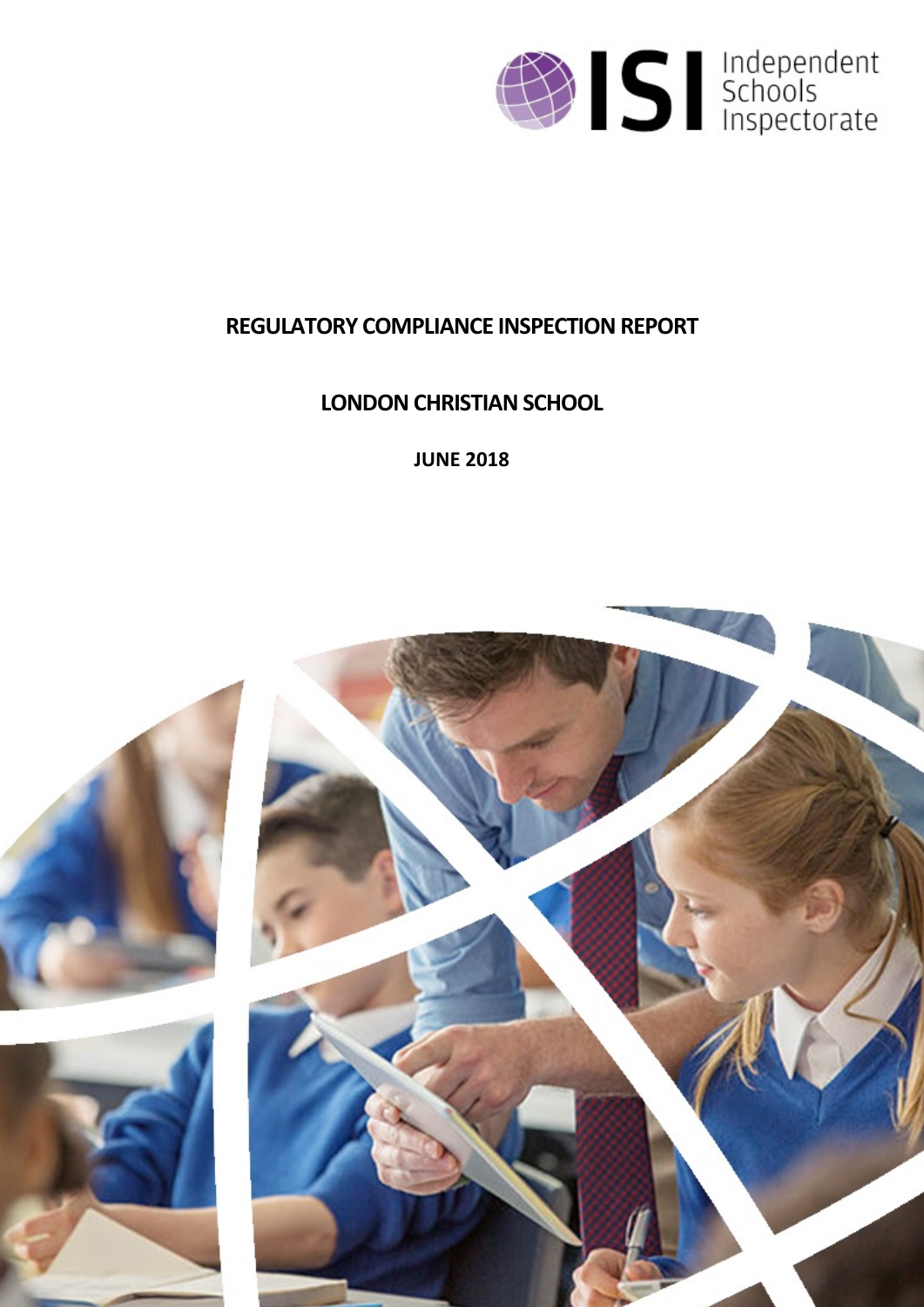**Contents** 2

# **CONTENTS**

|    | <b>SCHOOL'S DETAILS</b>                                              | 3 |
|----|----------------------------------------------------------------------|---|
| 1. | <b>BACKGROUND INFORMATION</b>                                        | 4 |
|    | About the school                                                     | 4 |
|    | What the school seeks to do                                          | 4 |
|    | About the pupils                                                     | 4 |
| 2. | <b>REGULATORY COMPLIANCE INSPECTION</b>                              | 5 |
|    | Preface                                                              | 5 |
|    | <b>Key findings</b>                                                  | 6 |
|    | PART 1 - Quality of education provided                               | 6 |
|    | PART 2 - Spiritual, moral, social and cultural development of pupils | 6 |
|    | PART 3 - Welfare, health and safety of pupils                        | 6 |
|    | PART 4 – Suitability of staff, supply staff, and proprietors         | 6 |
|    | PART 5 - Premises of and accommodation at schools                    | 6 |
|    | <b>PART 6 - Provision of information</b>                             | 7 |
|    | PART 7 - Manner in which complaints are handled                      | 7 |
|    | PART 8 - Quality of leadership in and management of schools          | 7 |
| З. | <b>INSPECTION EVIDENCE</b>                                           | 8 |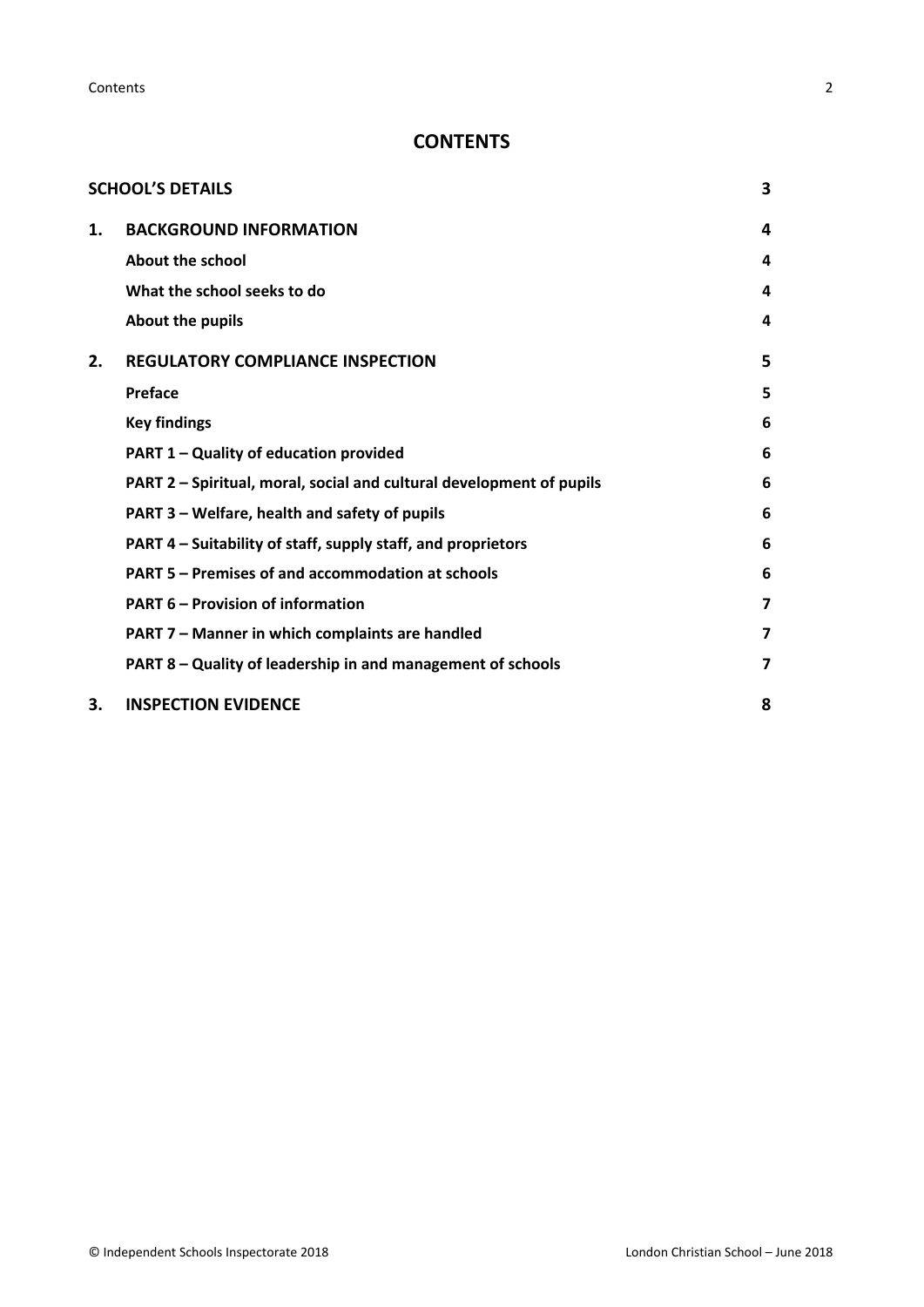# <span id="page-2-0"></span>**SCHOOL'S DETAILS**

| <b>School</b>                    | London Christian School                      |    |                |    |
|----------------------------------|----------------------------------------------|----|----------------|----|
| <b>DfE</b> number                | 210/6397                                     |    |                |    |
| <b>Registered charity number</b> | 1133692                                      |    |                |    |
| <b>Address</b>                   | 40 Tabard Street<br>London<br><b>SE1 4JU</b> |    |                |    |
| Telephone number                 | 020 3130 6430                                |    |                |    |
| <b>Email address</b>             | mail@londonchristianschool.com               |    |                |    |
| Headteacher                      | Miss Nicola Collett-White                    |    |                |    |
| <b>Chair of governors</b>        | <b>Rev Chris Fishlock</b>                    |    |                |    |
| Age range                        | 3 to 11                                      |    |                |    |
| Number of pupils on roll         | 119                                          |    |                |    |
|                                  | <b>Boys</b>                                  | 59 | Girls          | 60 |
|                                  | <b>EYFS</b>                                  | 31 | <b>Juniors</b> | 88 |
| <b>Inspection dates</b>          | 13 to 14 June 2018                           |    |                |    |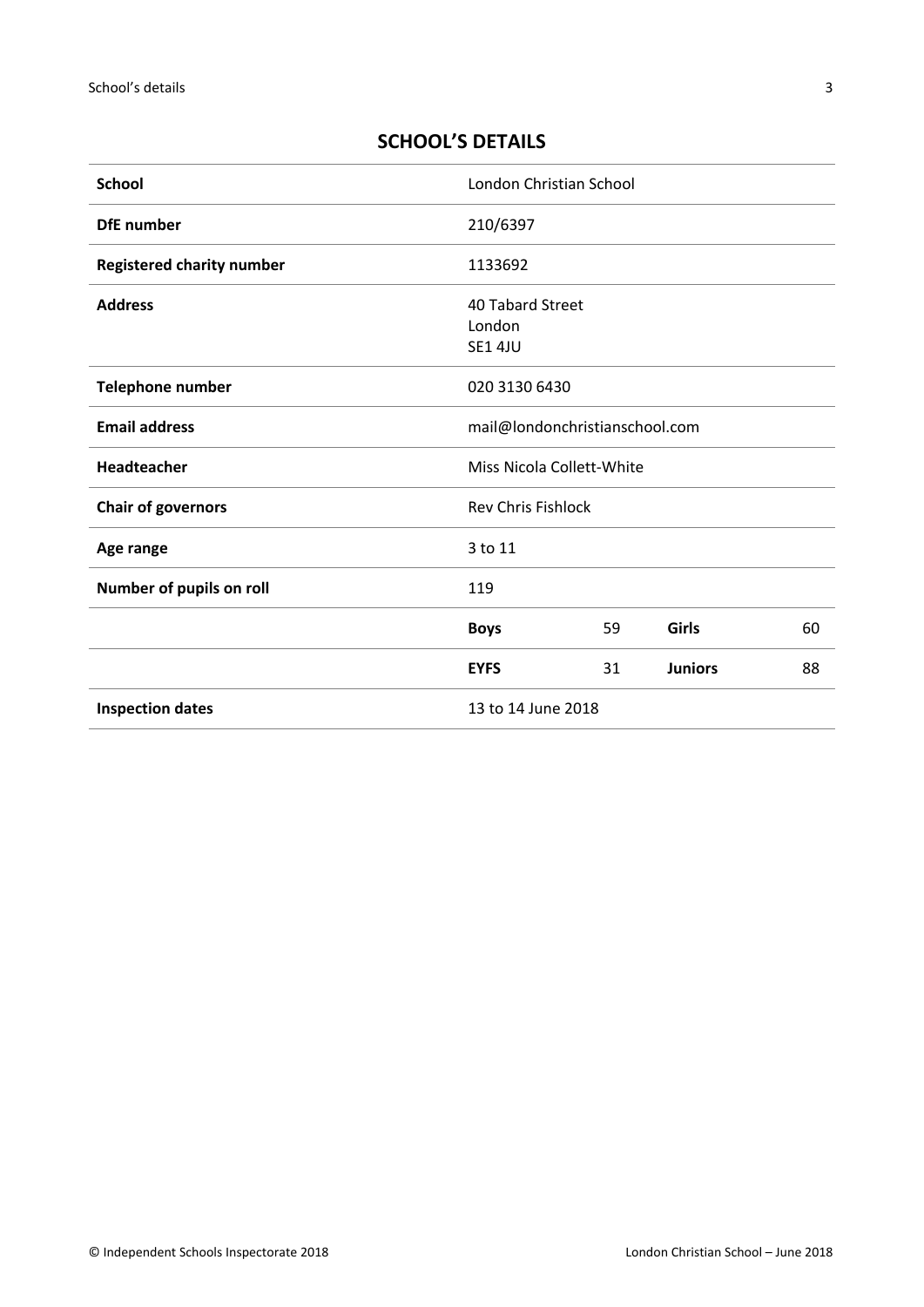# <span id="page-3-0"></span>**1. BACKGROUND INFORMATION**

#### <span id="page-3-1"></span>**About the school**

- 1.1 London Christian School is an independent day school for boys and girls aged between 3 and 11 years.
- 1.2 The school is a registered charity overseen by the governing body. It was founded in September 2007 in Rotherhithe with a Christian ethos. The school was relocated to a former commercial building near London Bridge in 2009, after a complete renovation of the building to accommodate school facilities.
- 1.3 Since the previous inspection, a new headteacher has been appointed.

#### <span id="page-3-2"></span>**What the school seeks to do**

1.4 The school's aim is to provide an excellent education that is built around a traditional Biblical Christian understanding of the world, with children learning in a nurturing environment in which they feel safe and happy.

#### <span id="page-3-3"></span>**About the pupils**

- 1.5 The majority of pupils come from professional backgrounds and live within the London Borough of Southwark. A significant number of pupils have at least one parent for whom English is an additional language. These pupils come mainly from professional European families. .
- 1.6 The school's own assessment indicates that the ability of the pupils is above average. The school has identified seven pupils as having special educational needs and/or disabilities which include dyslexia and dyspraxia; all of these pupils receive additional specialist help. No pupil in the school has an education, health and care plan or a statement of special educational needs. English is an additional language for ten pupils, with five receiving additional support. The needs of more able pupils are met within the curriculum and extra-curricular activities provided by the school.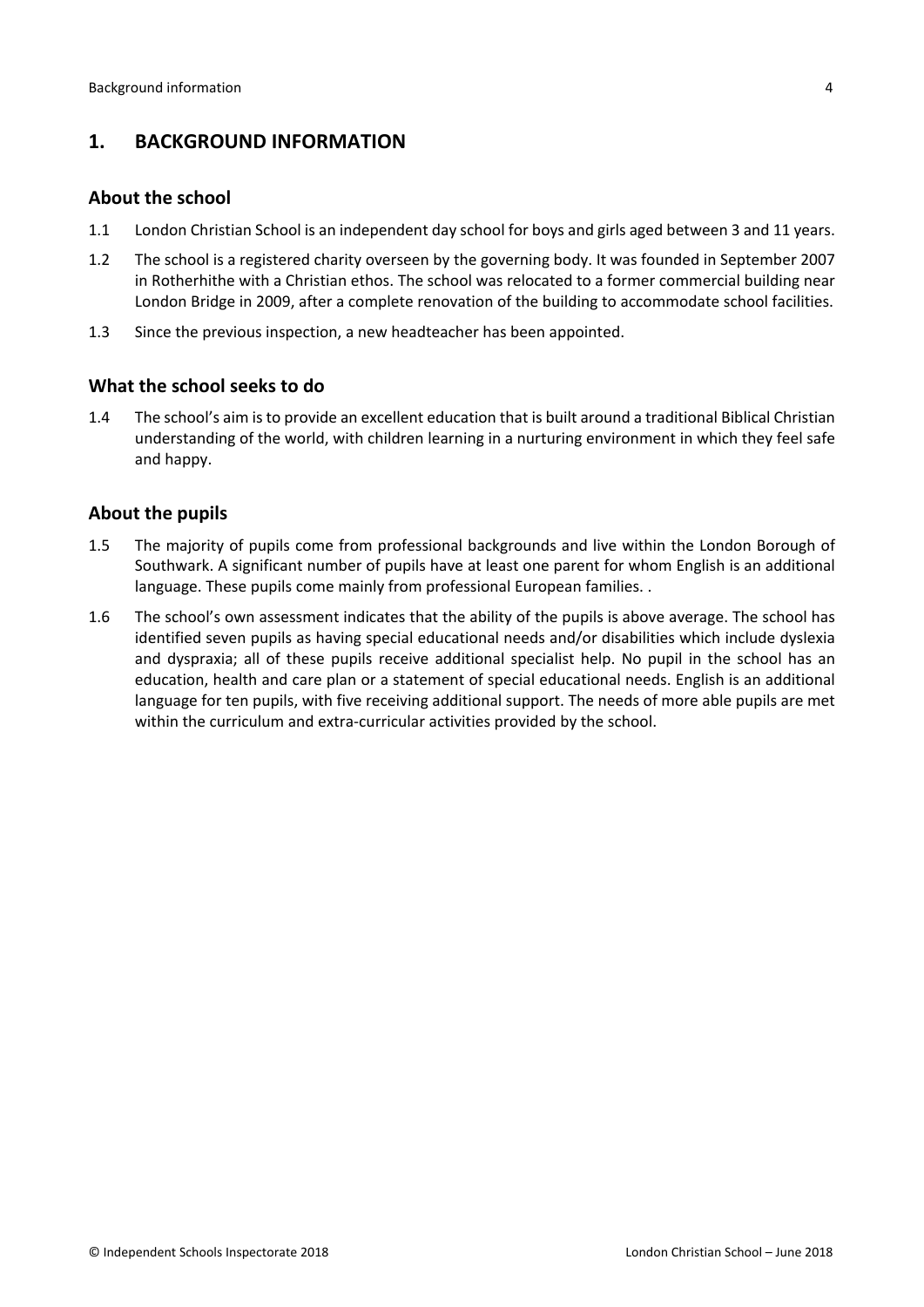# <span id="page-4-0"></span>**2. REGULATORY COMPLIANCE INSPECTION**

# <span id="page-4-1"></span>**Preface**

The registration authority for independent schools is the Department for Education (DfE), which directs inspection according to a specified frequency or at any time where the DfE has particular concerns about a school. The Independent Schools Inspectorate (ISI) is the body approved by the Secretary of State for the purpose of inspecting schools which are, or whose heads are, in membership of the associations which form the Independent Schools Council (ISC) and reporting on the extent to which they meet the Independent School Standards ('the standards') in the Schedule to the Education (Independent School Standards) Regulations 2014. Accordingly, inspection records whether the school meets each of these standards, which are arranged in eight Parts, each of which is divided into separate paragraphs. The inspection of schools that have early years settings not requiring registration similarly records whether the school complies with key provisions of the Early Years Foundation Stage statutory framework, and for registered settings the full range of the Early Years Foundation Stage provisions is considered. Additionally, the inspection reports on the school's accessibility plan under Schedule 10 of the Equality Act 2010 and the ban on corporal punishment under section 548 of the Education Act 1996. It comments on the progress made by the school in meeting the compliance action points set out in the school's most recent statutory inspection.

All association independent schools will have an inspection within three yearsfrom April 2016, in accordance with the Framework and DfE requirements. The inspection may be of COMPLIANCE ONLY or a combined inspection of EDUCATIONAL QUALITY AND COMPLIANCE depending on a number of factors, including findings from their most recent inspection. Schools judged not to meet the standards may also be subject to a progress monitoring visit before their next routine inspection. The progress monitoring visit will judge whether the school has taken the necessary action to meet any un-met standards identified at their previous inspection.

The inspection was also carried out under the arrangements of the ISC Associations for the maintenance and improvement of the quality of their membership.

**This is a COMPLIANCE ONLY inspection and as such reports only on the school's compliance with the standards.** The standards represent minimum requirements and judgements are given either as **met** or as **not met**. All schools are required to meet all the standards applicable to them. Where the minimum requirements are not met, this is clearly indicated in the relevant section of the report and the school is required to take the actions specified.

Inspections do not include matters that are outside of the regulatory framework described above, such as: an exhaustive health and safety audit; compliance with data protection requirements; an in-depth examination of the structural condition of the school, its services or other physical features; contractual arrangements with parents; an investigation of the financial viability of the school or its accounting procedures.

Inspectors may be aware of individual safeguarding concerns, allegations and complaints as part of the inspection process. Such matters will not usually be referred to specifically in published reports in this document but will have been considered by the team in reaching its judgements.

Links to the full regulations and requirements can be found here: The Education [\(Independent](http://www.legislation.gov.uk/uksi/2014/3283/contents/made) School Standards) [Regulations](http://www.legislation.gov.uk/uksi/2014/3283/contents/made) 2014, Early Years Foundation Stage Statutory [Framework.](https://www.gov.uk/government/publications/early-years-foundation-stage-framework--2)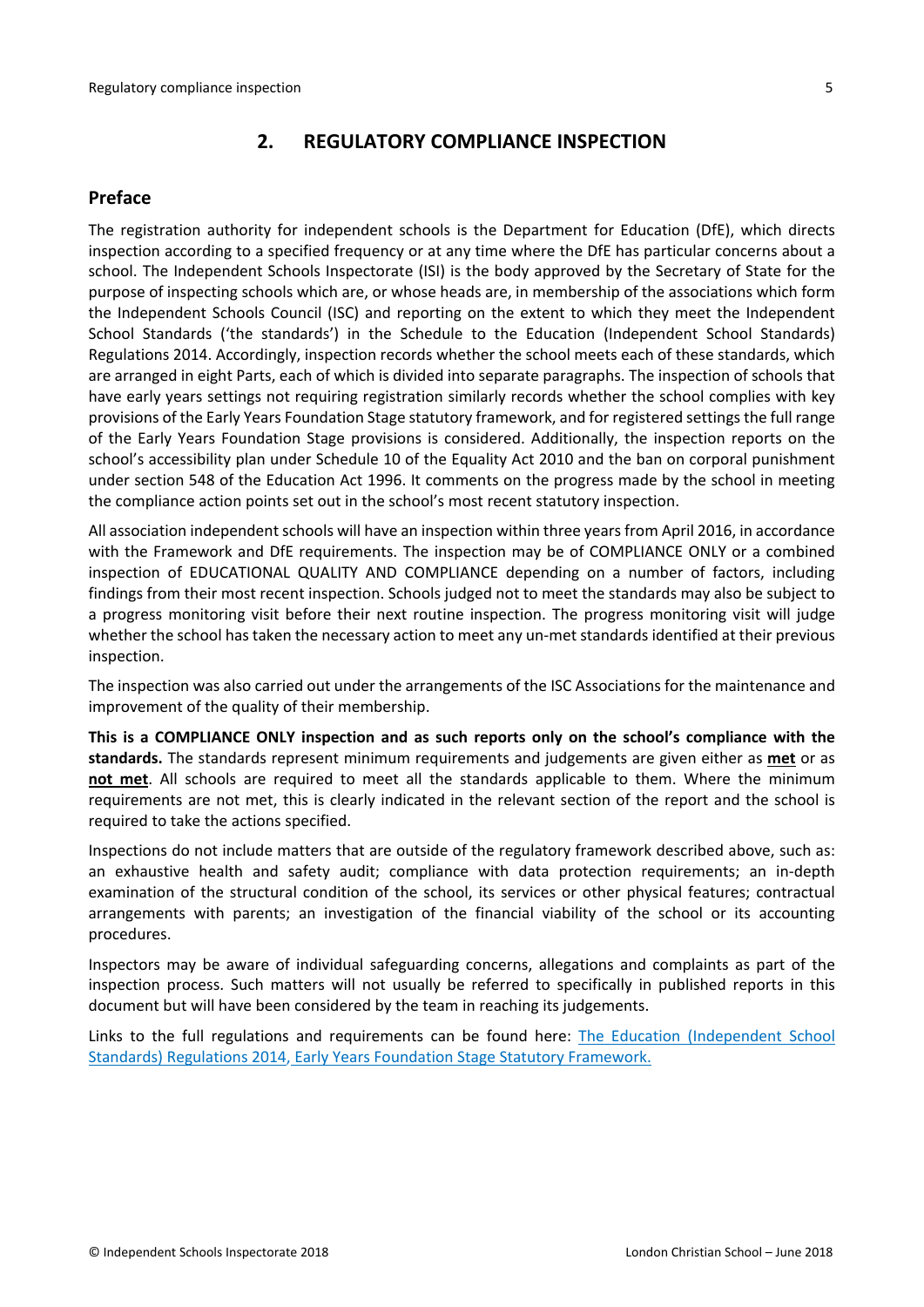### <span id="page-5-0"></span>**Key findings**

2.1 The school meets the standards in the schedule to the Education (Independent School Standards) Regulations 2014 and relevant requirements of the statutory framework for the Early Years Foundation Stage, and associated requirements, and no further action is required as a result of this inspection.

# <span id="page-5-1"></span>**PART 1 – Quality of education provided**

- 2.2 The school uses its own framework to determine attainment, instead of the national framework.
- 2.3 The curriculum is documented, supported by appropriate plans and schemes of work for the pupils and covers the required breadth of material. The teaching enables pupils to make good progress, encompasses effective behaviour management and is supported by suitable resources. A suitable framework for the assessment of pupils' performance is in place.
- **2.4 The standards relating to the quality of education [paragraphs 1–4] are met.**

#### <span id="page-5-2"></span>**PART 2 – Spiritual, moral, social and cultural development of pupils**

- 2.5 Principles and values are actively promoted which facilitate the personal development of pupils as responsible, tolerant, law-abiding citizens.
- **2.6 The standard relating to spiritual, moral, social and cultural development [paragraph 5] is met.**

#### <span id="page-5-3"></span>**PART 3 – Welfare, health and safety of pupils**

- 2.7 Arrangements are made to safeguard and promote the welfare of pupils by means that pay due regard to current statutory guidance; good behaviour is promoted; bullying is prevented so far as reasonably practicable; health and safety requirements are met, including those relating to fire safety; provision is made for first aid. Pupils are properly supervised; admission and attendance registers are maintained, as required, and there is a strategic approach to risk assessment. A disability access plan is in place.
- **2.8 The standardsrelating to welfare, health and safety [paragraphs 6–16], the requirement of Schedule 10 of the Equality Act 2010, and the ban on corporal punishment undersection 548 of the Education Act 1996] are met.**

#### <span id="page-5-4"></span>**PART 4 – Suitability of staff, supply staff, and proprietors**

- 2.9 The school makes appropriate checks to ensure the suitability of staff, supply staff, and proprietors and a register is kept as required.
- **2.10 The standards relating to the suitability of those in contact with pupils at the school [paragraphs 17–21] are met.**

#### <span id="page-5-5"></span>**PART 5 – Premises of and accommodation at schools**

- 2.11 Suitable toilet, changing and showering facilities for pupils and appropriate accommodation for their medical and therapy needs are provided. The premises are maintained to a standard commensurate with health and safety; acoustics and lighting are appropriate; water provision is adequate. Suitable outdoor space is provided for physical education and outdoor play.
- **2.12 The standards relating to the premises and accommodation [paragraphs 22–31] are met.**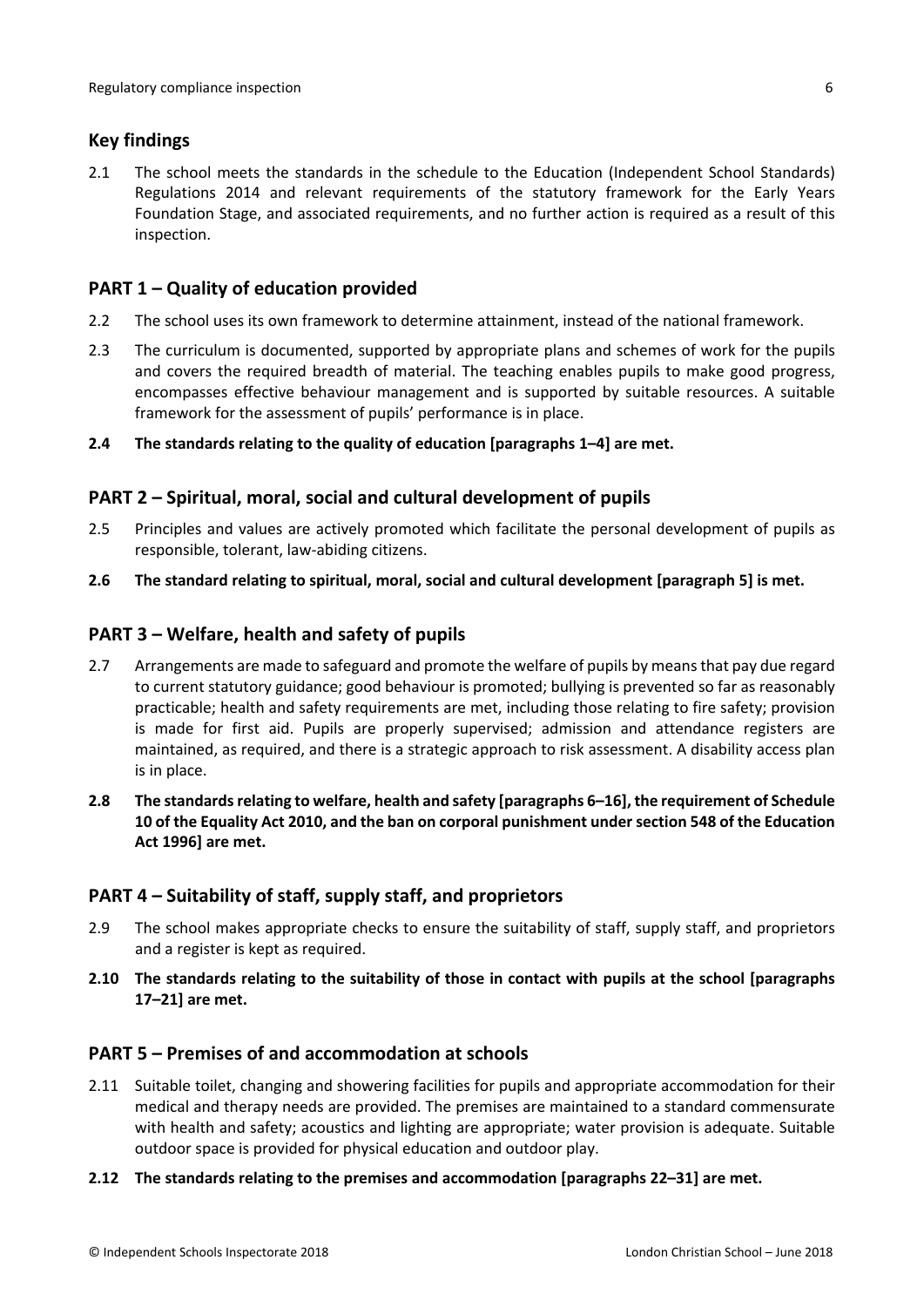### <span id="page-6-0"></span>**PART 6 – Provision of information**

2.13 A range of information is variously published, provided or made available to parents, inspectors and the Department for Education. These include details about the proprietor, the ethos of the school and the curriculum, and of the school's arrangements for admission, behaviour and exclusions, bullying, health and safety, first aid, details of the complaints procedure, and the number of complaints registered under the formal procedure during the preceding school year, and the provision for those with education, health and care plans or English as an additional language. They also include particulars of the school's academic performance during the preceding school year, and its results in public examinations, inspection reports and (for parents only) a report at least annually of their own child's progress. The safeguarding policy is posted on the school's website.

#### **2.14 The standard relating to the provision of information [paragraph 32] is met.**

#### <span id="page-6-1"></span>**PART 7 – Manner in which complaints are handled**

- 2.15 Parental complaints, if any, are handled effectively through a three-stage process, (informal, formal and a hearing before a panel of three, one of whom is independent of the school). Each stage has clear time scales, and at the third stage the panel can make findings and recommendations which are communicated to the complainant. Records are kept appropriately, including of any action taken, whether or not a complaint is successful.
- **2.16 The standard relating to the handling of complaints [paragraph 33] are met.**

#### <span id="page-6-2"></span>**PART 8 – Quality of leadership in and management of schools**

- 2.17 The proprietor ensures that the leadership and management demonstrate good skills and knowledge, and fulfil their responsibilities effectively, so that the other standards are consistently met and they actively promote the well-being of the pupils.
- **2.18 The standard relating to leadership and management of the school [paragraph 34] is met.**